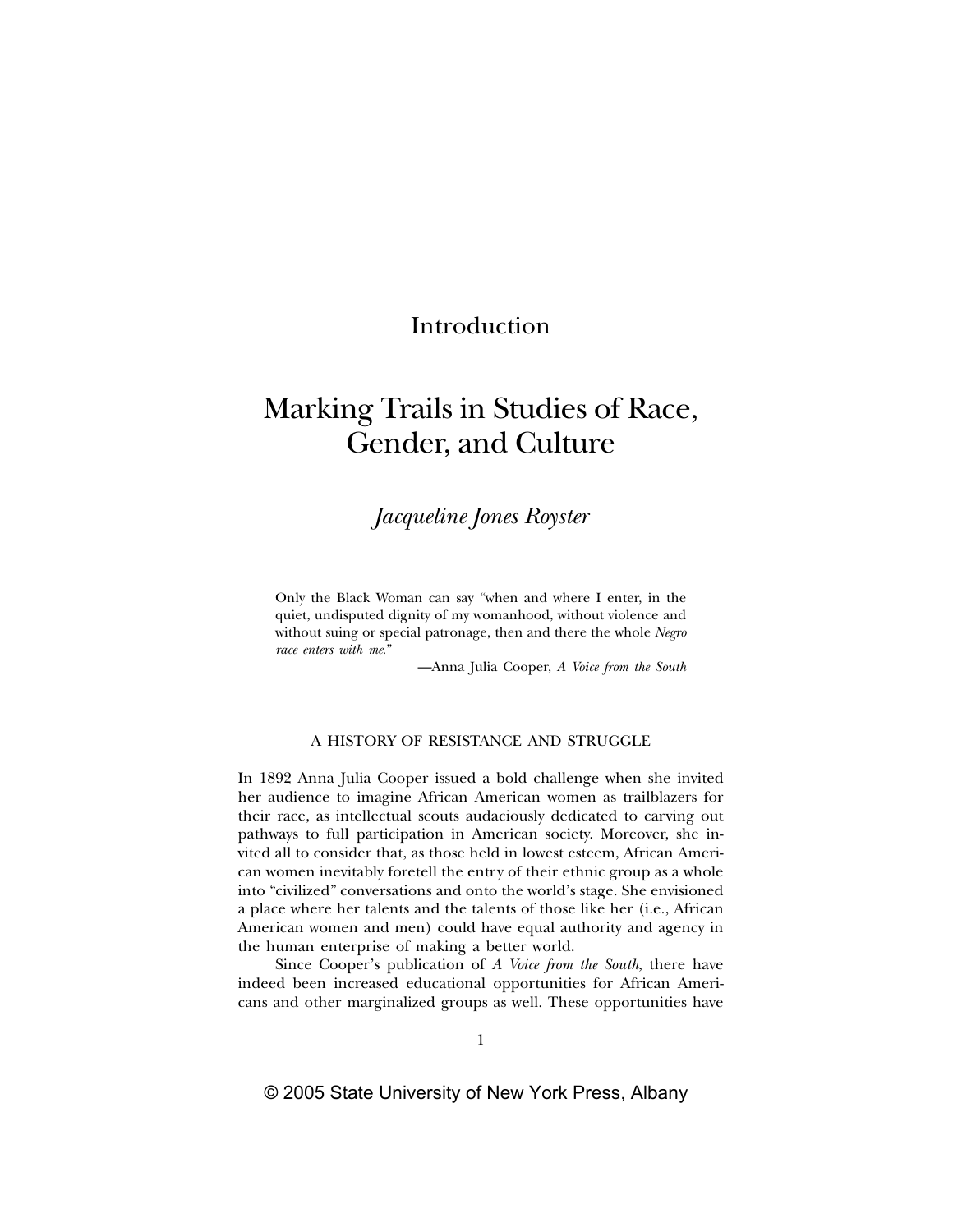enabled formerly disfranchised people of various identities to enter academic circles and participate more actively as well-trained researchers and scholars. We have worked for and claimed the authority to acquire and use academic credentials, and even harder in many ways to do so as ourselves—as racialized, gendered, sexualized, and culturally distinctive human beings, rather than as mirrors, imitators, shadows, or other categorizations that might suggest apparently prescribed models of "academic professional" and indeed "academic work." Entering this world, however, has not been simple. As evidenced by this volume, over the generations, we have faced challenges on several fronts in the effort to operate with agency, autonomy, authority, professional respect, and also to get the work done that we feel impassioned to do.

One hundred years ago, William E. B. DuBois, a contemporary of Cooper's, articulated the basic dilemma in his often-quoted statement about the peculiar sensation of "double-consciousness," "this sense of always looking at one's self through the eyes of others, of measuring one's soul by the tape of a world that looks on in amused contempt and pity" (*The Souls of Black Folk*, 5). DuBois brought to bolder relief the longing of African American men for "self-conscious manhood" and the persistent barriers they faced in their desires to exhibit a sense of agency and authority "without being cursed and spit upon by his fellows, without having the doors of opportunity closed roughly in his face" (5).

While DuBois's focus was on African American men and the social order more generally, the message is no less meaningful for a full range of individuals in academe (African American scholars included) who have faced the pulls and tares of being both scholar and Other—racialized, gendered, acculturated beings amid discourses where dominant social and political forces are privileged to ignore and disregard us and our work with the same type of amused contempt and pity articulated by DuBois in 1903. Being different with regard to race, gender, and culture, and/or choosing focal points for research, scholarship, and teaching that go against the grain of academic traditions with regard to these same types of factors has been and continues to be a story of resistance and struggle.

In 1984, eighty-one years after *Souls of Black Folk*, bell hooks rearticulated the dilemma for yet another generation as she sought to make a place for the full participation of people who continue to be deemed marginal:

To be in the margin is to be part of the whole but outside the main body.... Living as we did–on the edge—we devel-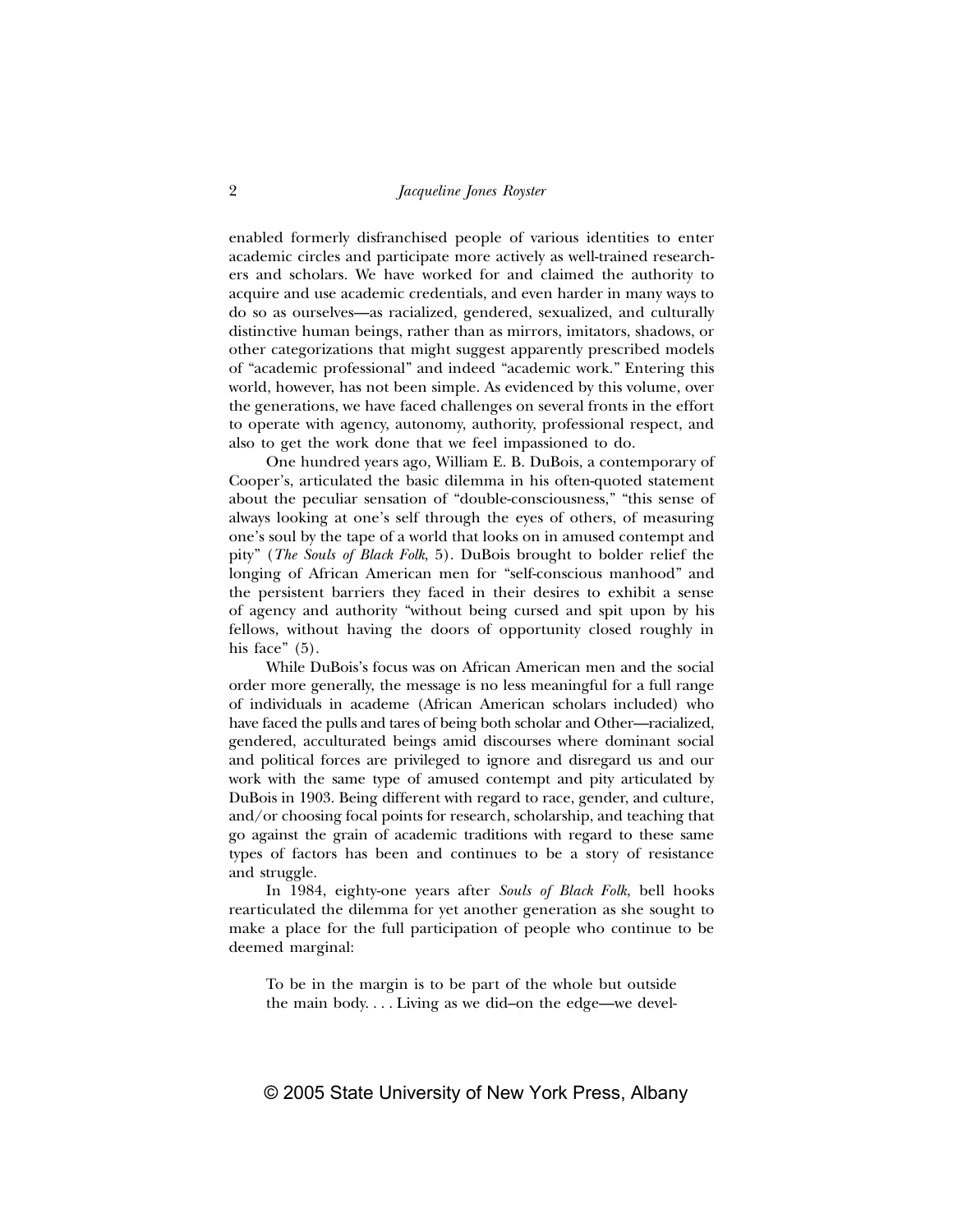oped a particular way of seeing reality. We looked both from the outside in and from the inside out. We focused our attention on the center as well as on the margin. We understood both. This mode of seeing reminded us of the existence of a whole universe, a main body made up of both margin and center. Our survival depended on an ongoing public awareness of the separation between margin and center and an ongoing private acknowledgment that we were a necessary, vital part of that whole. (*Feminist Theory*, Preface)

Profiting from well over a century of experience, hooks focused on the distinctive variety of agency and authority that marginality enables rather than constrains. She provided a springboard for seeing the two-ness as both challenge and opportunity, making more visible yet another challenge that remained unacknowledged, the need for an ongoing "public" awareness of an ongoing "private" understanding.

Typically, we have positioned academic discourses in the realm of public discourses, highlighting abstracted, objectified, and dispassionate voices as most valuable. In the schema of private, social, and institutional discourses, academic work operates most vibrantly within the institutional realm, relegating the individual and even social experience of academic work as private—not institutional, not public, not scholarly. The peculiarities of either personal or social experience, therefore, are typically cast as not academically salient, interesting, or consequential, and thereby institutionally inappropriate. Traditionally, personal and social peculiarities exist below the waterline, with only the sanitized tip of the iceberg viewable or valuable. Out of sight, out of the purview of a more deliberately "public" awareness, the desire to incorporate such views and experiences into knowledge-making or policymaking schemata poses a challenge.

In the ongoing evolution of resistance and struggle, with this volume we join those who want to recognize, not only the artificiality of public-private dichotomies as demonstrated, for example, through feminist analyses of public and private spheres (Fraser 1989 and 1997; Ryan 1990), but also to recognize that dualities (two-ness, doubleconsciousness, margin-center relationships) are more often than not multiplicities. Our sociocultural environment is endowed by the impacts and consequences of complex histories, including the implications of race, gender, culture, sexuality, etc. This type of contemporary scholarship embraces the value added in an accounting of differences in specific contexts, and particularly the intersection of differences (see, for example, the work of Kimberle Crenshaw (1995) and others in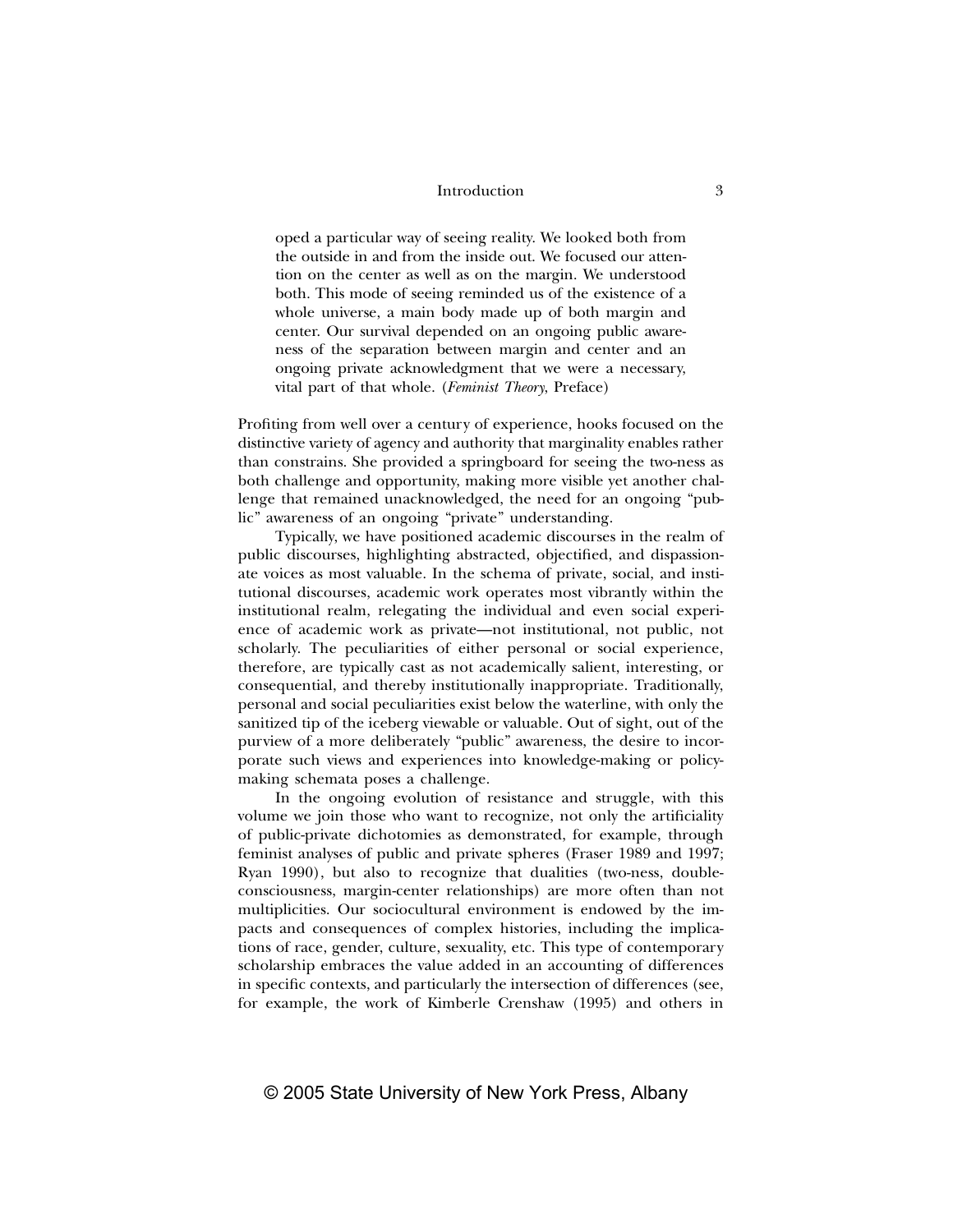critical race theory). Theoretical perspectives have evolved, in fact, in ways that permit a reimagining, not simply of when and where we might enter disciplinary space, but how.

Using the idea of "calling cards" as a metaphor (see the explanation in the preface), we have the option of presenting ourselves in terms of disciplinary values (as the "Americans" in DuBois's terms), as people with politicized interests (by our focus on race, gender, class, culture, sexuality, and other intersections), and also as participants in academic circles who, given the merging of public and private discourses, assert more forthrightly that none of us, regardless of our personal identities, set aside ideological assumptions when we participate in academic enterprises. None of us are really objective in our knowledge-making work; all of us are stakeholders of one sort or another in the work; all have beliefs, presumptions, and alliances that shape and direct the work; and the knowledge that we make has potential for social and political consequences. What has become more visible, therefore, is that in the case of traditional academic values where ideologies are naturalized, ideology goes unnoticed and uninterrogated. In contrast, when ideologies are against the grain of traditional values, they are deemed problematic, contentious, or even "un"-natural. Studies of race, gender, and culture have emerged from value sets that were not traditionally naturalized within academic constructs, such that engaging in such studies politicizes both the work done and the people who do it.

This ability of researchers and scholars to acknowledge disciplinary values, politicized interests, and ideological assumptions as part of public academic engagement represents a paradigmatic shift in scholarly practices. The change not only shifts who enters the conversation when and how, but also the qualities of the discourse itself as the conversations make room for participation in more inclusive terms. This latter shift is toward dialogues that operate more freely as a process of interchange rather than as a core process for acculturation or indoctrination. The task, however, is still the task of joining ongoing worldly conversations. The twist, as suggested by this volume as one example, is in having the privilege of envisioning such conversations as dynamic rather than static. As Kenneth Burke suggests in *A Grammar of Motives* (1969), we reset the fidelity of the scene, modifying the arrangements and the terms of engagement in order to make a more accommodating space for qualitative differences.

In *Calling Cards*, a volume deliberately and explicitly centered in studies of race, gender, and culture, the mandate is to claim the authority to enter worldly conversations and to claim an equal authority to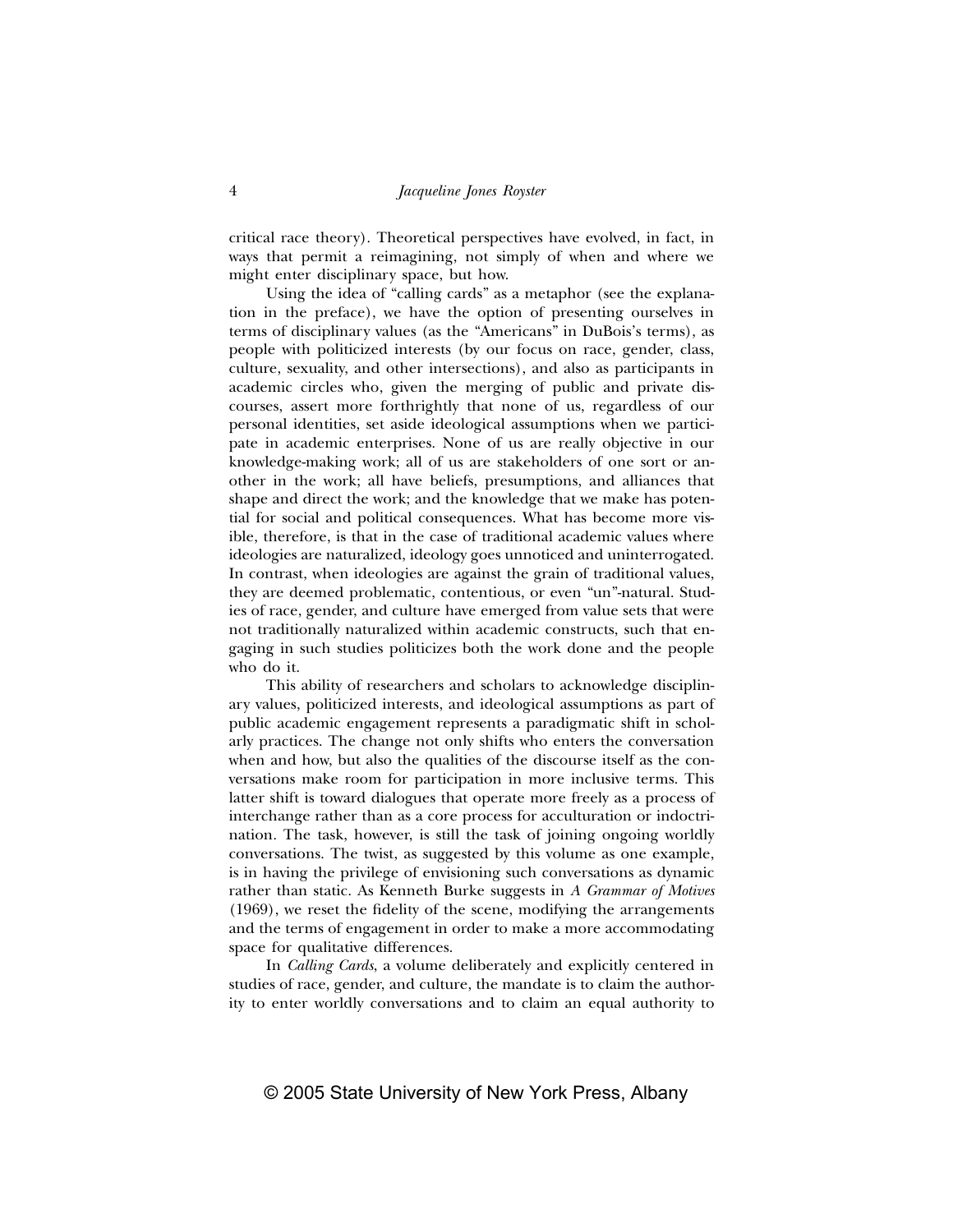bring in with us by whatever pathways we have followed the interests and concerns that have formed along the way. We claim the right to narrate our peculiar experiences, to situate them within larger social frameworks, and to enter by these terms into institutionalized discourses, whether those discourses have been designed with our viewpoints in mind or not. The ongoing need is for a public acknowledgment that individual and social experiences are necessary and vital dimensions of the wholeness of academic enterprises. We present our various perspectives, therefore, in this textured way, understanding that our own ability to thrive as productive academic professionals and the capacity of academics in general to sustain excellence depend on an ongoing public awareness of the multidimensional realities of our work and the separations that continue to exist between margin and center.

#### MAPPING A PROFESSIONAL TRAJECTORY

In my own work, I view forbears such as Cooper and DuBois, and a legion of others, as having established a legacy of trailblazing, entering uncharted spaces and raising voices of resistance to hegemonic practices. As those of us in this volume move forward with our own work, my view is that we must learn from prior experiences and insights just as those after us may learn from us. Learning well, however, is tied to recovering more fully articulated accounts of the work and from the privilege of thinking about these stories of achievement in the company of others, not just by ourselves in isolated private ways, with the goal of contextualizing this intellectual ancestry and determining our own relationships to these legacies.

This collection affords me a fairly rare opportunity to account for the research that I have done over the last two decades in rhetorical studies within this historical framework. In mapping my experiences below, my intention is twofold, to:

- 1. trace the development of my concern that researchers and scholars need to interrogate critically the goals, nature, and processes of knowledge making in rhetorical studies in light of shifts in who researchers and scholars are these days, what their focal points are, the contexts in which we exist, and the hegemonic ways that quality and value have been established for both the focus and the process of knowledge making;
- 2. situate my interests in the rhetorical practices of African American women within a call for a transformative vision of rhetoric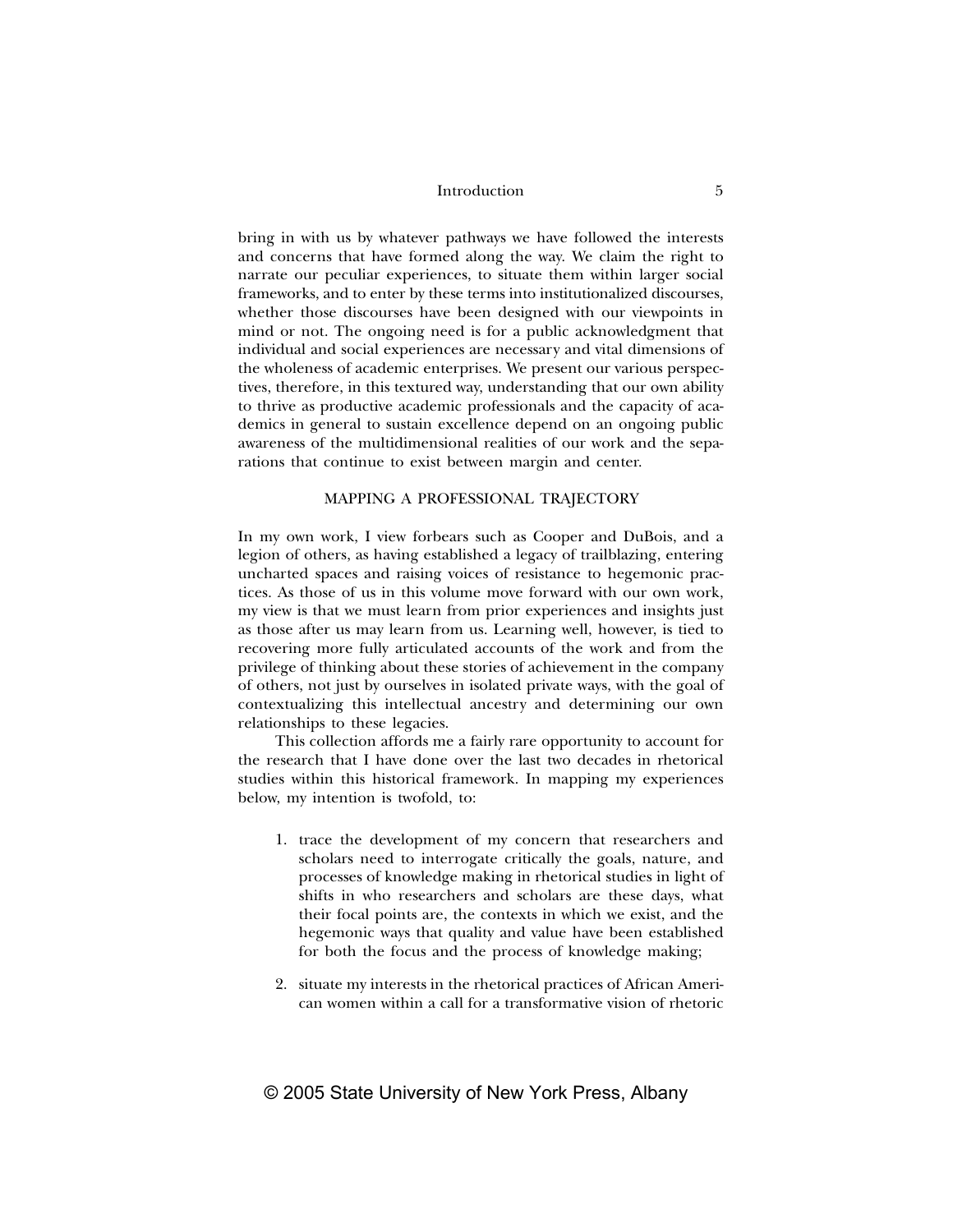by asserting the need to extend disciplinary parameters for what counts as knowledge, as well as to actually use these extended boundaries to rethink aesthetics and integrity.

In 1995 in my CCCC Chair's address, I spoke publicly for the first time about challenges that I saw in knowledge-making processes in rhetorical studies. I placed myself within the tradition of DuBois and others of his generation and claimed that I was dedicated, as I said then, "to raising this veil [as he had tried to do], to overriding these systems of insulation by raising another voice, my voice in the interest of clarity and accuracy" (CCC 34). In the article in *CCC* that followed the address, I tried to make clear that the type of work that I do, in its being so thoroughly informed by a viewpoint that centralizes race, class, gender, and culture, just did not fit neatly into traditional knowledgemaking paradigms in our field and that this fact of scholarly life dictated a need for transformation. I asserted the following:

In discussing nineteenth century African American women's work, I bring tales of difference and adventure. I bring cultural proofs and instructive examples, all of which invariably must serve as rites of passage to credibility. I also bring the power of storytelling. These tales of adventure in odd places are the transitions by which to historicize and theorize anew with these writers re-inscribed in a rightful place. Such a process respects long-standing practices in African-based cultures of theorizing in narrative form. As Barbara Christian says, we theorize "in the stories we create, in riddles and proverbs, in the play with language, since dynamic rather than fixed ideas seem more to our liking" ("The Race for Theory," 336). The problem is that in order to construct new histories and theories such stories must be perceived not just as "simple stories" to delight and entertain, but as vital layers of a transformative process. (35)

I have been consumed actually since then with the effort to carry out in historically sanctioned arenas, rather than marginalized ones, the mandate that I created for myself that day, with three examples serving as landmarks along this path. The first marker is in my coauthored article with Jean C. Williams, "History in the Spaces Left: African American Presence and Narratives of Composition Studies." In this article, we sought to broaden the information base in histories of composition with a more fully textured view of the presence of African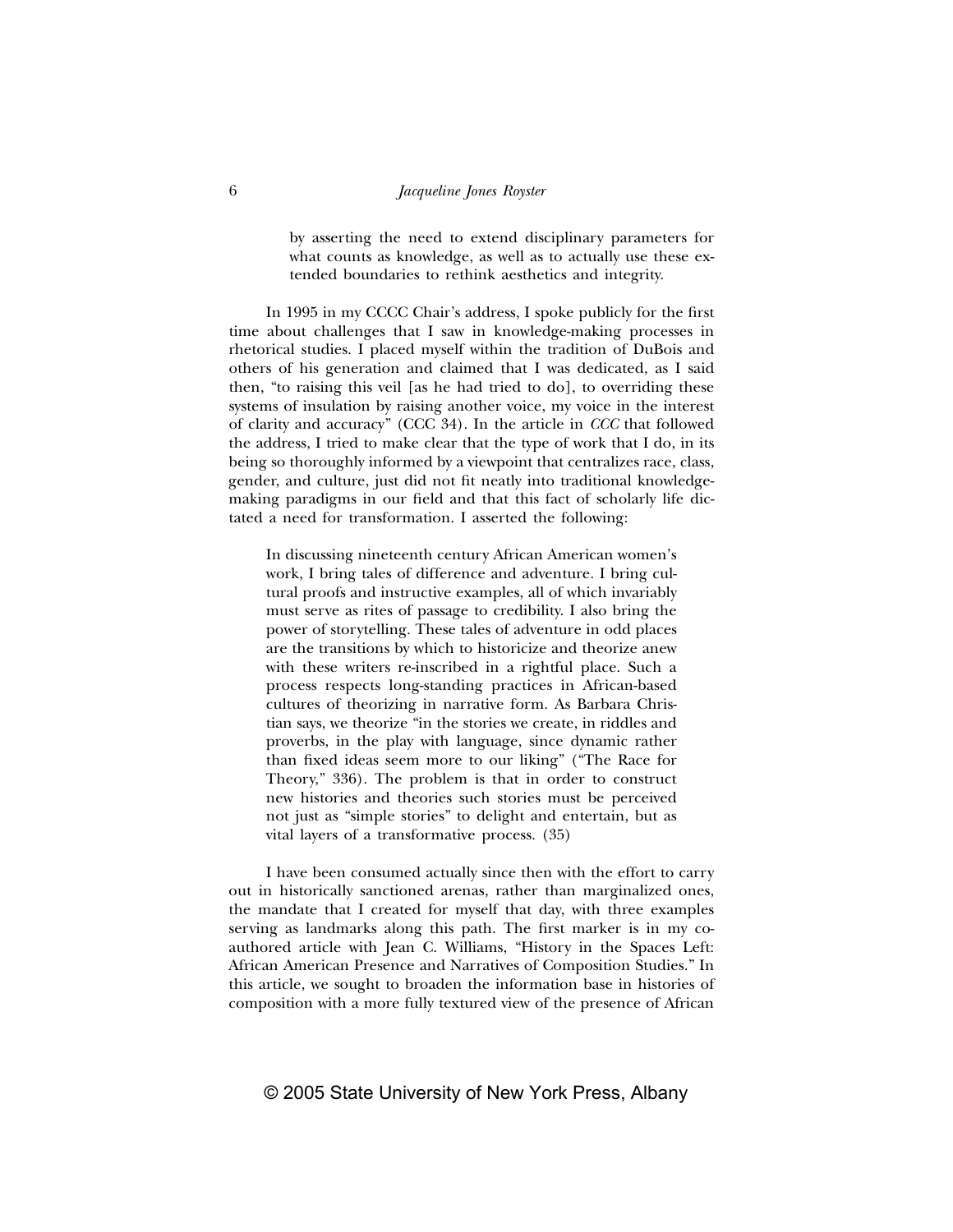Americans in higher education in terms of both student participation and achievement, and the long history of contributions in research, scholarship, and disciplinary practices by African American scholars. At the end of the article, we stated the need for a paradigmatic shift along three basic fault lines. We called for:

- 1. A systematic commitment to resist the primacy of "officialized" narratives;
- 2. A search for better interpretive frames that are capable of accounting more richly for the participation and achievements of the many rather than the few, and;
- 3. A renewed interest in using the knowledge and understanding acquired through suggestions one and two in order to help a broader range of students to perform at higher levels of achievement. (582–83)

The second and most substantive trail marker actually addressed item number 2 from this article in searching for a better interpretive frame. In chapter 6 of my book, *Traces of a Stream*, which I titled "A View from a Bridge: Afrafeminist Ideologies and Rhetorical Studies," I sought to write in a more direct, deliberate, and metaconscious way about knowledge-making and interpretive practice along two planes: to discuss what I had previously named in my CCCC address as "the systems of deep disbelief as contending forces, as prevailing winds that push against scholarly proactivity and toward a continual re-inscription of the status quo" (254); and to draw attention to the nature of scholarly ethos and how it informs research and practice. I was particularly interested in the intersections of these two planes, and I proposed a model for action for those who participate in knowledge-making processes in which race, class, gender, culture, and other such values matter. I explained that my approach embodied the notion that mind, heart, body, and soul operate collectively, rather than separately, even in scholarship, and that this view of collectivity requires intellectual work to include, from my point of view, at least four sites of what I called "critical regard": careful analysis, an acknowledgment of passionate attachments, attention to ethical action, and a commitment to social responsibility (279).

At the end of the chapter, I sought to reconnect this approach to my own work, and I ended with this paragraph:

These women's stories suggest that, as users of language, we construct ways of being, seeing, and doing in recognition of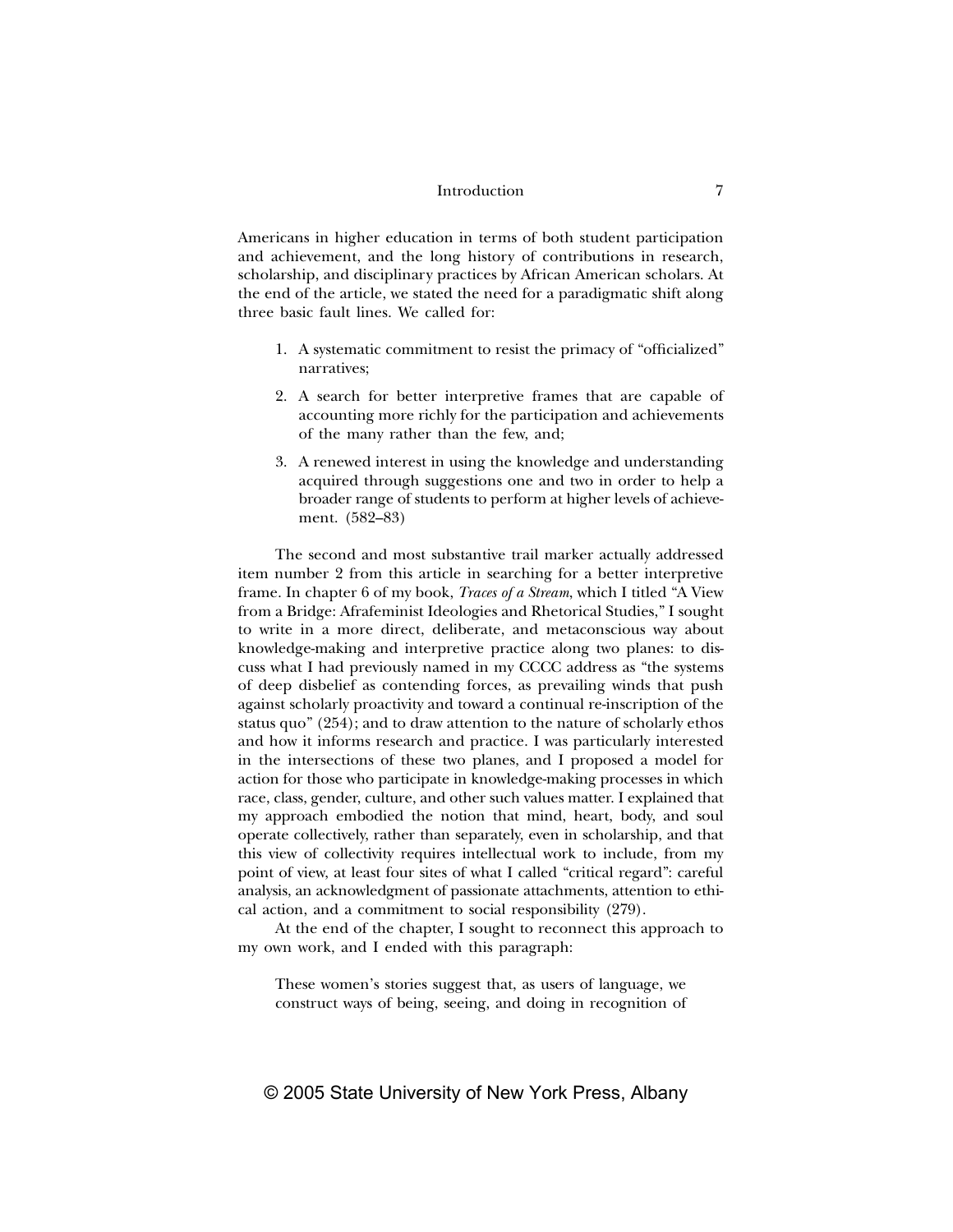the materiality of the world around us and of who and how we are in our sundry relationships to it. Their work suggests that we should not automatically discount the discordant, revolutionary, or evolutionary voices of the unsanctioned or un-institutionally authorized. It also suggests that, in order to be generative in our interpretations of contemporary language practices, we need analytical models of discourse that are flexible enough to see the variability of the participants and their worlds, to draw meaning from the shifting contours of rhetorical negotiation across and within material relationships, and to imagine the possibility of building bridges . . . we can see how connections are merging between private, social, and public space. We can understand the simultaneity of competing and conflicting agenda . . . we can imagine, as African American women have traditionally done, that the "public" arena is a place where negotiation can be with words rather than with weapons, and we can commit ourselves, as African American women writers have done, to turning our thoughts toward action in making a better world for us all. (285)

A third and most recent marker on this trajectory is "Disciplinary Landscaping, or Contemporary Challenges in the History of Rhetoric" (*Philosophy and Rhetoric*, 148–67). In this article I take up the argument where I left off in *Traces of a Stream* and propose the need to understand knowledge as an interpretive enterprise and thereby a social construction; to articulate the limitations of historical and current knowledge-making practices and the scholarship produced by such practices; to sustain perspectives in the history of rhetoric that assume, rather than minimize the view that the terrain of rhetorical experiences is much fuller than we have documented and embraced in our scholarship; to reform disciplinary practices. Moreover, I assert that the legacies of rhetorical scholarship demonstrate the extent to which theories and practices have operated hegemonically and tended to function with a heavy and relentlessly constraining hand. Even a cursory survey demonstrates that we have privileged Western territories and elite male experiences within those territories, and in the article I raise this question:

What if I started a rhetorical interrogation with a consideration of more southern territories, with a focus on women, and with the possibility that eliteness may or may not hold its viability across variations in rhetorical performance? How,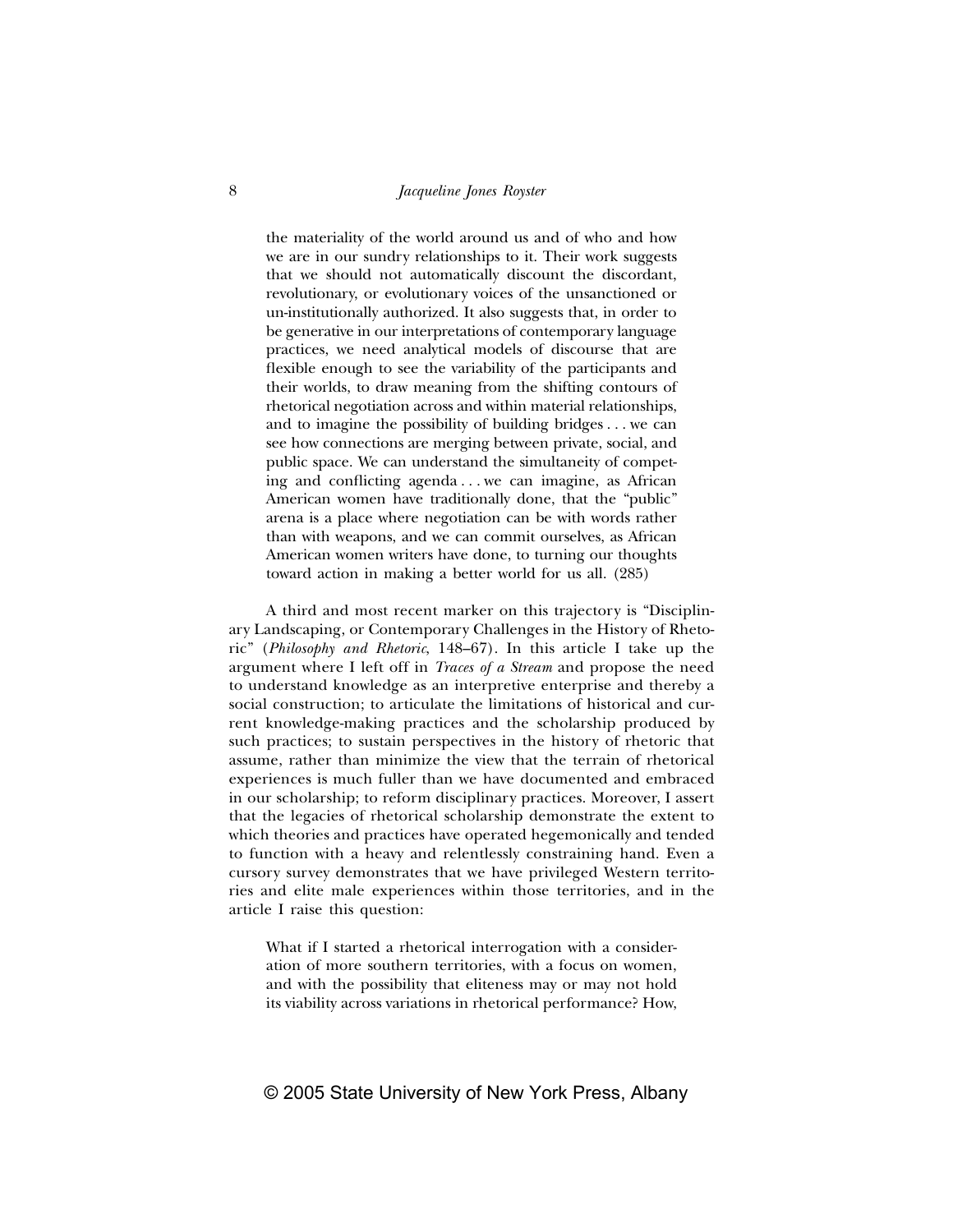after all, might the concept of eliteness shift when the focus of interrogation or the site of interrogation shifts? (150)

My goal in this essay was to draw attention to the complexity of the rhetorical landscape as variable and dynamic, a terrain that we are just beginning to envision in more global (as compared with more Western) terms. Further, I underscored the idea that much work remains to be done if we are to understand more fully the potential of human beings as "symbol-using animals," to use Burke's (1966) term and I raised the idea that we can benefit greatly by showcasing other areas, reframing and foregrounding different features, and becoming more attuned to the aesthetic values of other views. Basically, I proposed that there are values added when we start with the notion that the history of Western rhetorics is indeed what we *know* best, but with an understanding that such a distinction does not suggest that this record automatically constitutes what *is* best. I proposed in the article that there is plenty of room in knowledge-making enterprises to celebrate what we know while still extending those parameters in dynamic and generative ways.

#### SITUATING A SCHOLARLY SELF

I have taken time in this rather ego-centered way to trace the development of my own concerns about knowledge-making processes in order to assert two points that I consider to be critical to my own academic calling cards. First, I claim that as a scholar in the history of rhetoric I have not been operating arbitrarily but well within the scope of theories and methodologies in the field. Second, I claim that my interests in race, gender, class, and culture are not shaped by a series of random or opportunistic events but by the application of critical apparatuses to focal points that have not always garnered central attention in the past. By these terms, I present myself as a scholar who sustains an abiding professional commitment to the rhetorical history of African American women but who also understands that the context for critical engagement requires a transformative vision, one that imagines the possibility of things currently unseen.

Further, I might frame my editing of this volume as a fourth marker along this trajectory since I expect this collection to deepen the critique of disciplinary habits and to serve as a concrete display by which we can reconfigure what counts as knowledge, recognizing, of course, that knowledge is indeed socially constructed. While the chapters in this volume certainly do not constitute the fullness of the rhetorical landscape with regard to race, gender, and culture, they do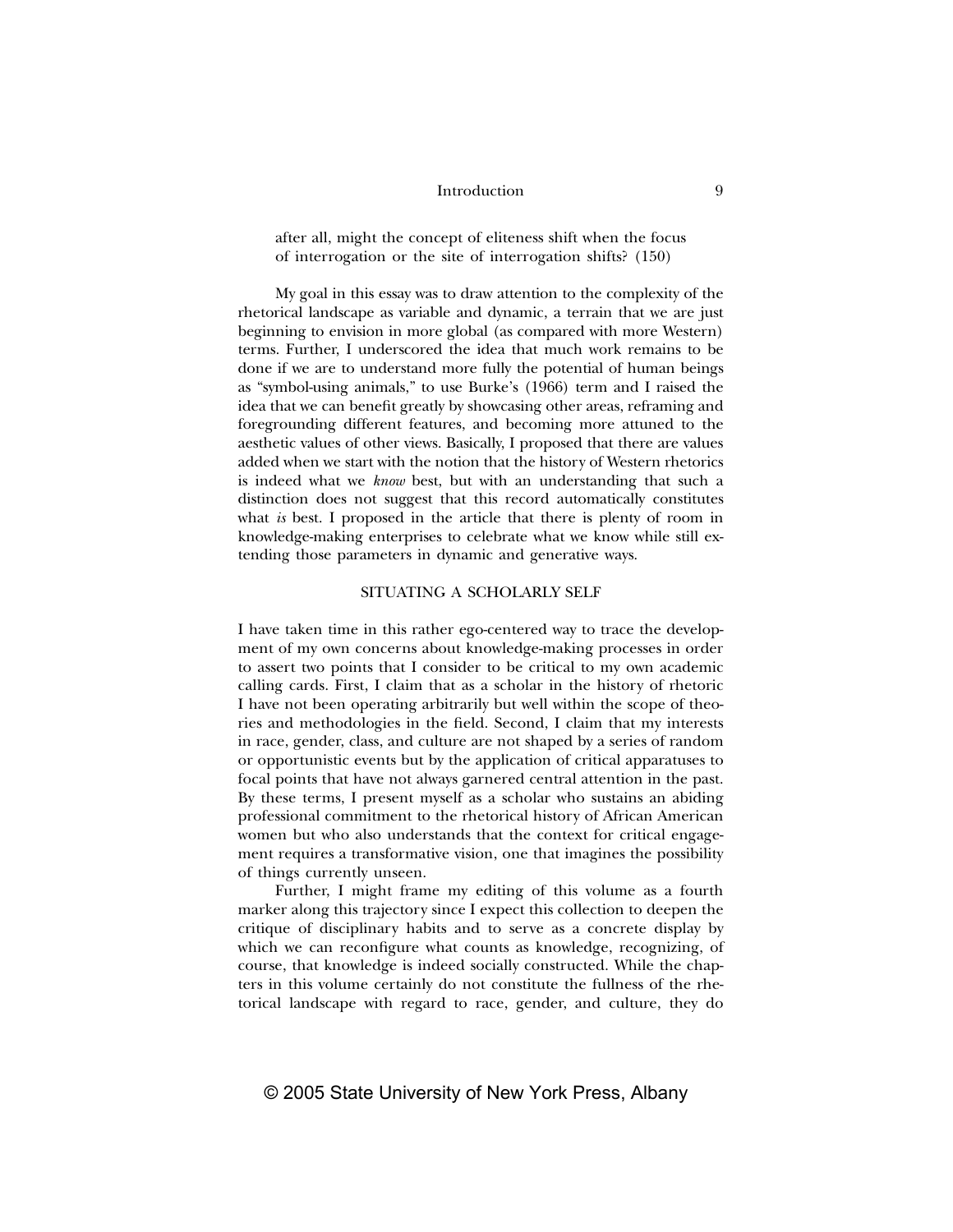bring texture to the need to rethink interpretive frames; to assess continuities and discontinuities with regard to both terms of engagement and terms of credibility and excellence.

In situating my own work within this historical context, my central points of inquiry have included: What difference did education, particularly higher education, specifically literacy education/rhetorical education, make in African American women's lives? How did it function? What conditions made it possible for such women in such a time, place, and context to believe in their own agency, despite contending messages that dominated in their sociocultural environment, and not only to believe in their own agency, but to act so defiantly and so courageously? What made them think that they had the capacity to do anything at all, but particularly to speak and to write in the interest of social, political, economic, educational reform? As this series of questions suggests, I have developed a habit of critical questioning, of speculating in order to make visible unnoticed possibilities, to pose and articulate what we see now, what's missing, and what we might see instead.

In the process of gathering data about nineteenth-century African American women, I began to realize that I had been aware of many of the *facts* of African American women's lives, conditions, and contributions intellectually for a long time, but through my own scholarly efforts I came to understand in a more visceral way the importance of the transformation of *facts* into *knowledge*. I began to see how important it is to understand that, certainly, I had *seen* before, I had *known* before, but in so many ways I had not *noticed* before not just what has been happening with this group but what has been going on with them. For example, strangely, it was not that I didn't know that nineteenthcentury African American women went to school. I actually knew that. It was that their being there had not operated in my mind and imagination with consequence. My knowing had not been transformed into knowledge or understanding until my head, my heart, my backbone, and my stomach had also become more fully engaged. During that moment of more holistic awareness, I was drawn to a quotation from Audre Lorde that came to be very instructive, and I have referred to it often in my writing since then. Lorde says:

It's not that we haven't always been here, since there was a here. It is that the letters of our names have been scrambled when they were not totally erased, and our fingerprints upon the handles of history have been called the random brushings of birds. (Foreword, *Wild Women in the Whirlwind*, xi)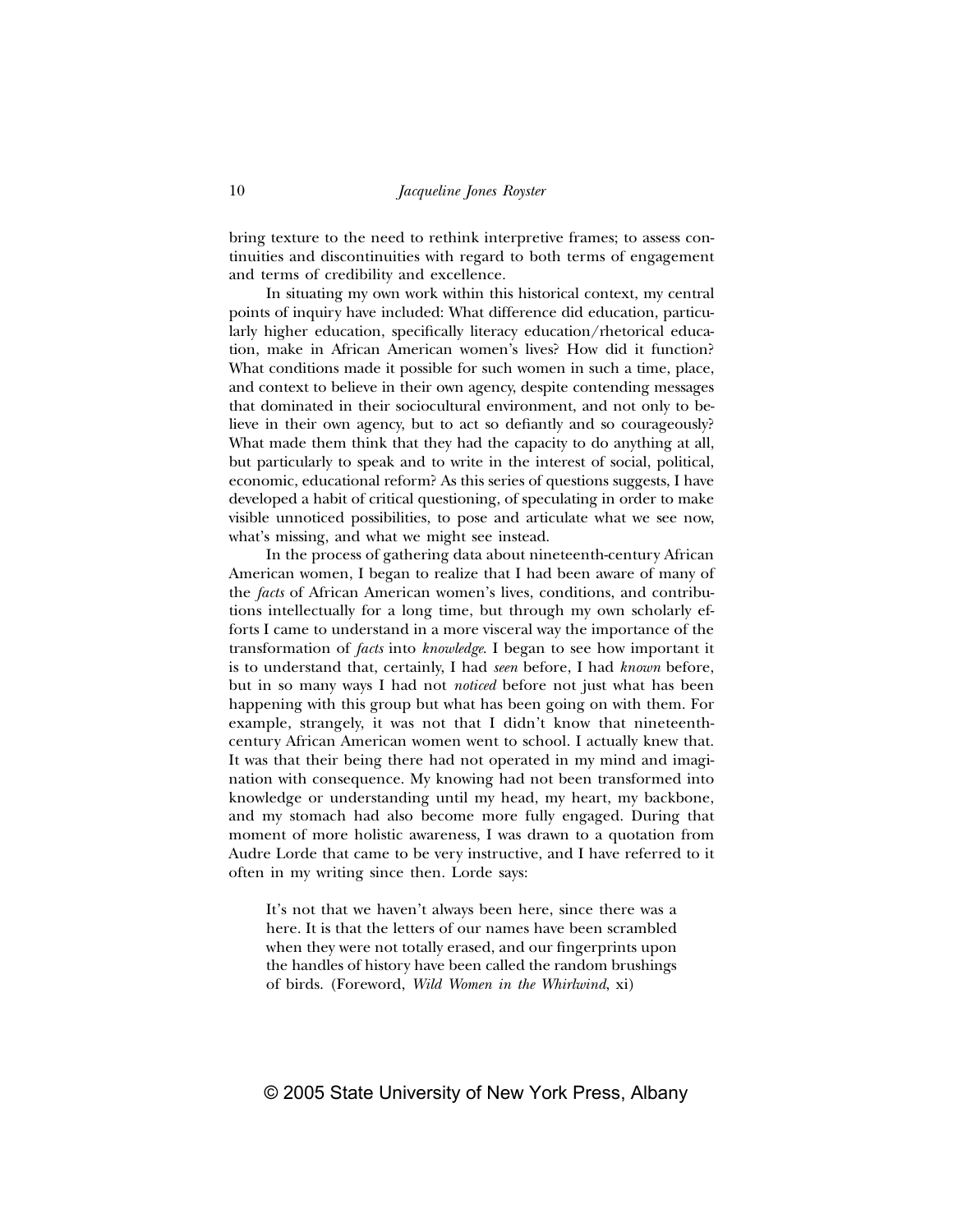Coming to this distinction between facts and knowledge constituted a moment of scholarly growth in that I came to understand both intellectually *and* viscerally that knowledge making is sense making, and sense making is an interpretive process.

A general challenge for me continues to be to build, balance, and harmonize experience in the making of a common ground in which knowledge related to African American women's practices can be made and have the capacity to operate persuasively, with impact and with consequence. I recognize, especially in cross-disciplinary work, the importance of mechanisms, including narratives, that permit knowledge to be amplified. With amplification, knowledge can be perceived as significant, understandable, *and* believable across multiple audiences. We see the sea of information. We understand the claims. We occupy a common space that permits an opportunity for substantive interaction and for persuasion.

With these two frameworks—the use of speculation in critical inquiry and the viewing of knowledge as a persuasive process of interpretation, I return to the example of *Traces of a Stream*. I wrote *Traces of a Stream* with an eye toward demonstrating appropriate places for storytelling as a process that helps to reset the conditions for engagement; for history telling as a process for enriching the conceptual base through experience building; and for theory making as a process throughout sense making that in the case of African American women not only enables the creation of a usable past, but also amplifies knowledge in ways that help to make that knowledge more persuasive and help, thereby, to make it recognizable as *news*.

In general, my goal in *Traces* was to account for the systematic ways literacy has functioned in the lives of African American women in support of sociopolitical action. I wanted to shift analytical paradigms that have habitually marked the historical presence of African American women at 1619, rather than acknowledging a much longer historical trajectory that considers cultural continuities as African women were transformed into African American women through the bizarre circumstances of the rise of chattel slavery. I wanted to use this shifted view to look again at their survival of these oppressive conditions and at their persistent uses of their talents as speakers and writers to bring about social changes. I sought to make a distinction between what we know in finely drawn detail about African American women's heritage and what we know with much less detail from a more landscape view, a distinction that mirrors the difference between looking at a digital image that seems seamless and knowing that the image is made of pixels.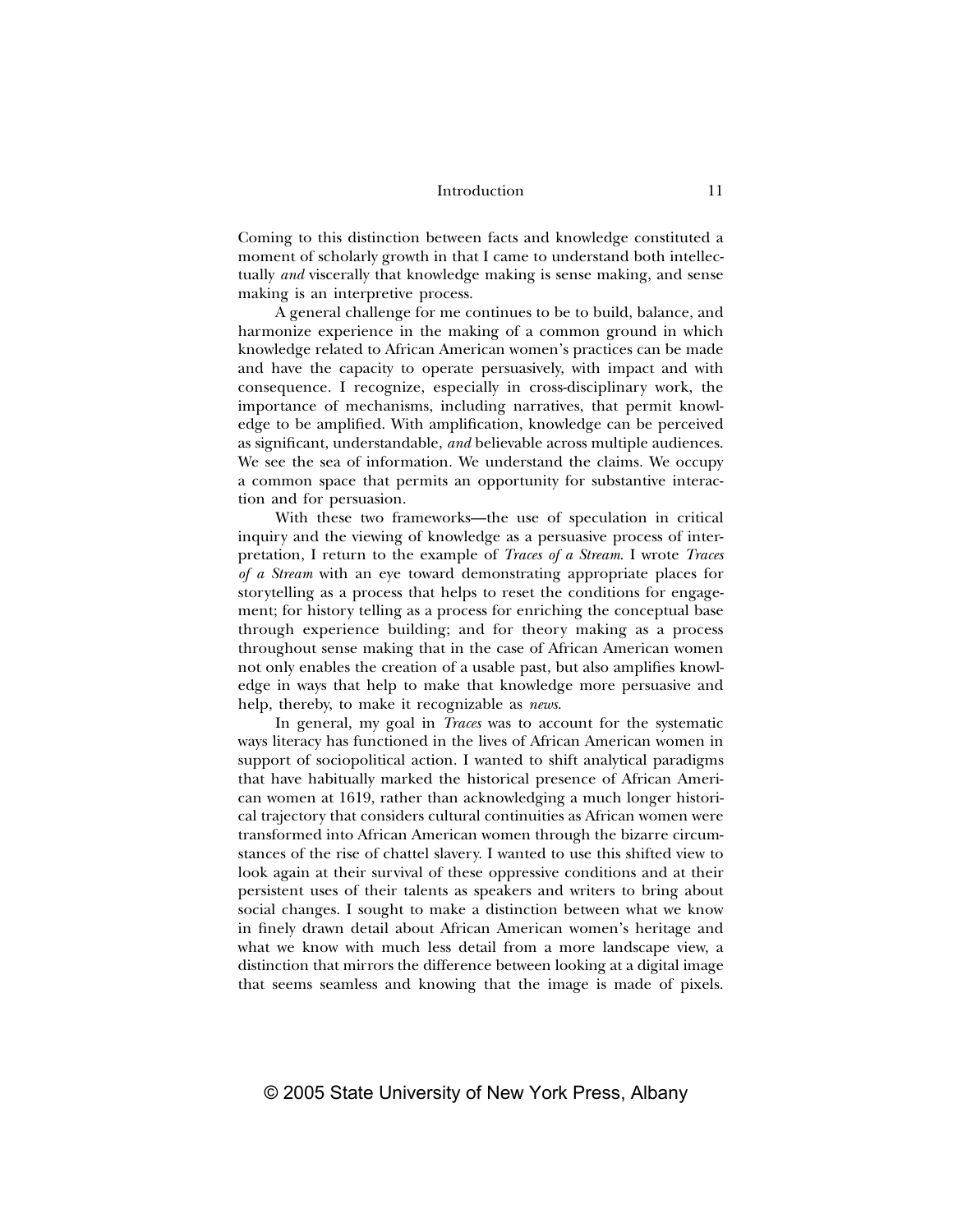There is a truth in broad/long range scope. There is a truth at closer ranges. I talk about this interpretive distance in terms of both time and space through the use of two Swahili terms, *sasa* and *zamani*. I raise, at that point, the question of a place in scholarship for what I call the "critical imagination," a term that encodes the need to engage in a reconstruction process that includes what might be called "educated guesses." I chose "critical imagination" as the operational term, however, because I wanted to underscore this concept as a skill to be consciously developed and strategically used relative to seeing, analyzing, and interpreting data. In my view, such speculation begins with a mindset, a willingness to imagine the possibility of truth in order to develop an ability to recognize small pieces of a puzzle as meaningful.

Ultimately, what I think that my work demonstrates most clearly, as suggested by *Traces of a Stream*, is that I have been engaging in a disciplinary ground-clearing process in terms of theoretical, historical, and ideological practices in the field. The imperative has been to enable not just my own work but also to encourage more generally scholarship that commands greater interpretive and persuasive power. My basic goal, therefore, has been to acquire a better understanding, certainly, of the ways and means of African American women's writing, as a racialized, gendered, and culturally distinctive group, but also to understand human creativity in the exercise of language well used. I have labeled this imperative the search for a transformative vision in the history of rhetoric, and I see it as responsive to a very practical interest, one that I attach historically to long-standing intellectual habits among African American women.

In *Freedom Dreams: The Black Radical Imagination*, Robin D. G. Kelley speaks similarly of the role of imagination in revolutionary movements. He cites the example of his mother's ability to "dream out loud" (1) as a springboard for understanding the extent to which revolutionary movements use imagination to inspire passion and to enable change. He says:

Sometimes I think the conditions of daily life, of everyday oppressions, of survival, not to mention the temporary pleasures accessible to most of us, render much of our imagination inert. We are constantly putting out fires, responding to emergencies, finding temporary refuge, all of which make it difficult to see anything other than the present. As the great poet Keorapetse Kgositsile put it, "When the clouds clear / We shall know the colour of the sky." When movements have been unable to clear the clouds, it has been the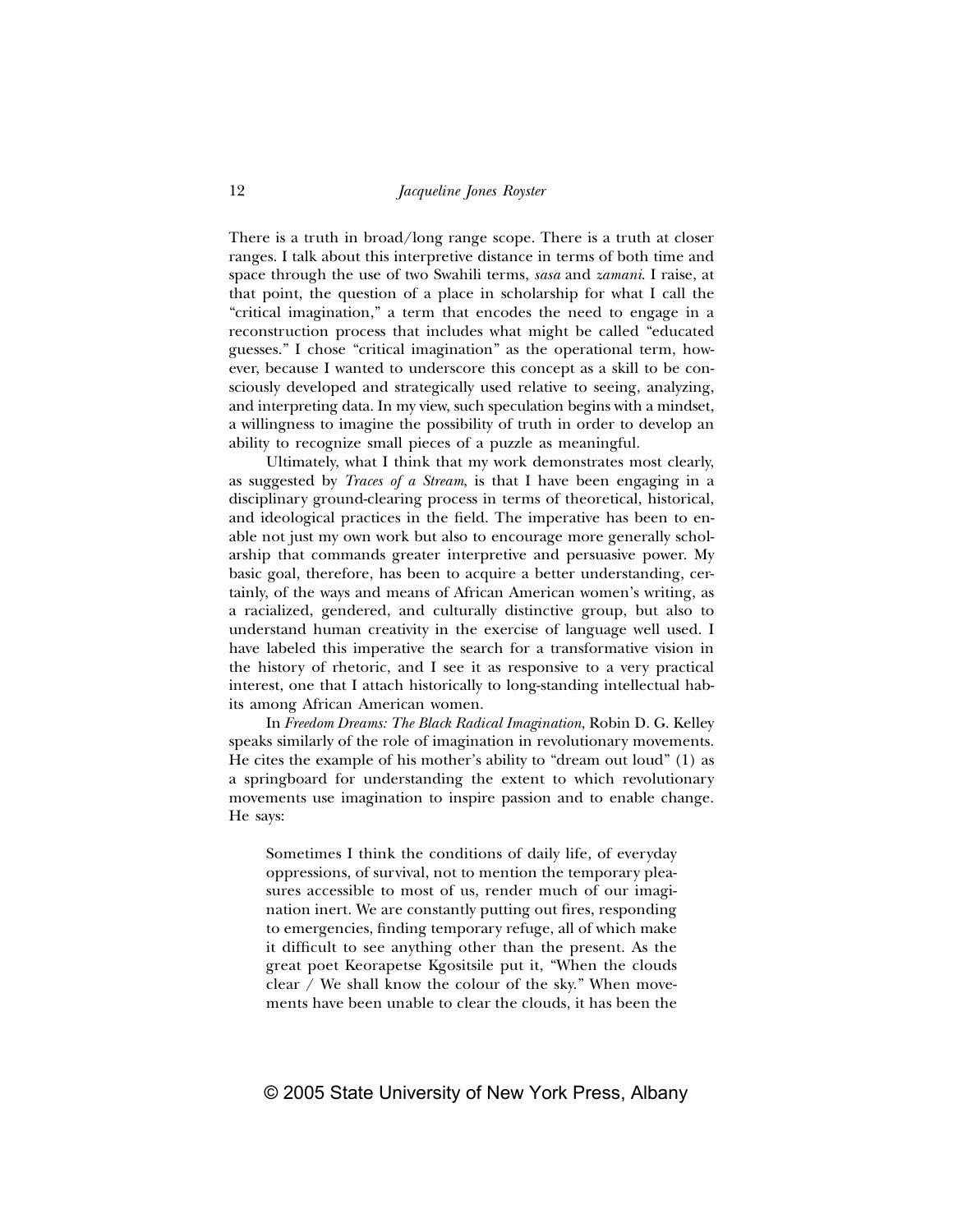poets—no matter the medium—who have succeeded in imagining the color of the sky, in rendering the kinds of dreams and futures social movements are capable of producing. Knowing the color of the sky is far more important than counting clouds. Or to put it another way, the most radical art is not protest art but works that take us to another place, envision a different way of seeing, perhaps a different way of feeling. (11)

In reinvoking the spirit of Anna Julia Cooper as a woman with a radicalizing imagination, we need to imagine a world for rhetorical studies that is global, flexible, and specifically aware of its own complicity in the deploying of systems of domination and oppression. By resetting the parameters by which we engage in rhetorical work, we open new possibilities for sense making and for mediating the gaps between what we know and rightly celebrate and what we might see more insightfully if we developed the habit of looking again and looking with different eyes. Such commitments to encouraging paradigmatic shifts will, no doubt, disrupt longstanding hegemonic practices and likely reconfigure what constitutes knowledge. The question that remains, then, is one of imagination. Can we clear the clouds that currently engulf us in studies of race gender, and culture and discover the color of the sky?

## PARLOR TALK

When Ann Marie Simpkins and I distributed the call for this collection, we were drawn to an image in Kenneth Burke's *The Philosophy of Literary Form* (1973):

Imagine that you enter a parlor. You come late. When you arrive, others have long preceded you, and they are engaged in a heated discussion, a discussion too heated for them to pause and tell you exactly what it is about. In fact, the discussion had already begun long before any of them got there, so that no one present is qualified to retrace for you all the steps that had gone before. You listen for a while until you decide that you have caught the tenor of the argument; then you put in your oar. (94–95)

We wished for an opportunity for the contributors to engage in a collective conversation after we all had the chance to see what each